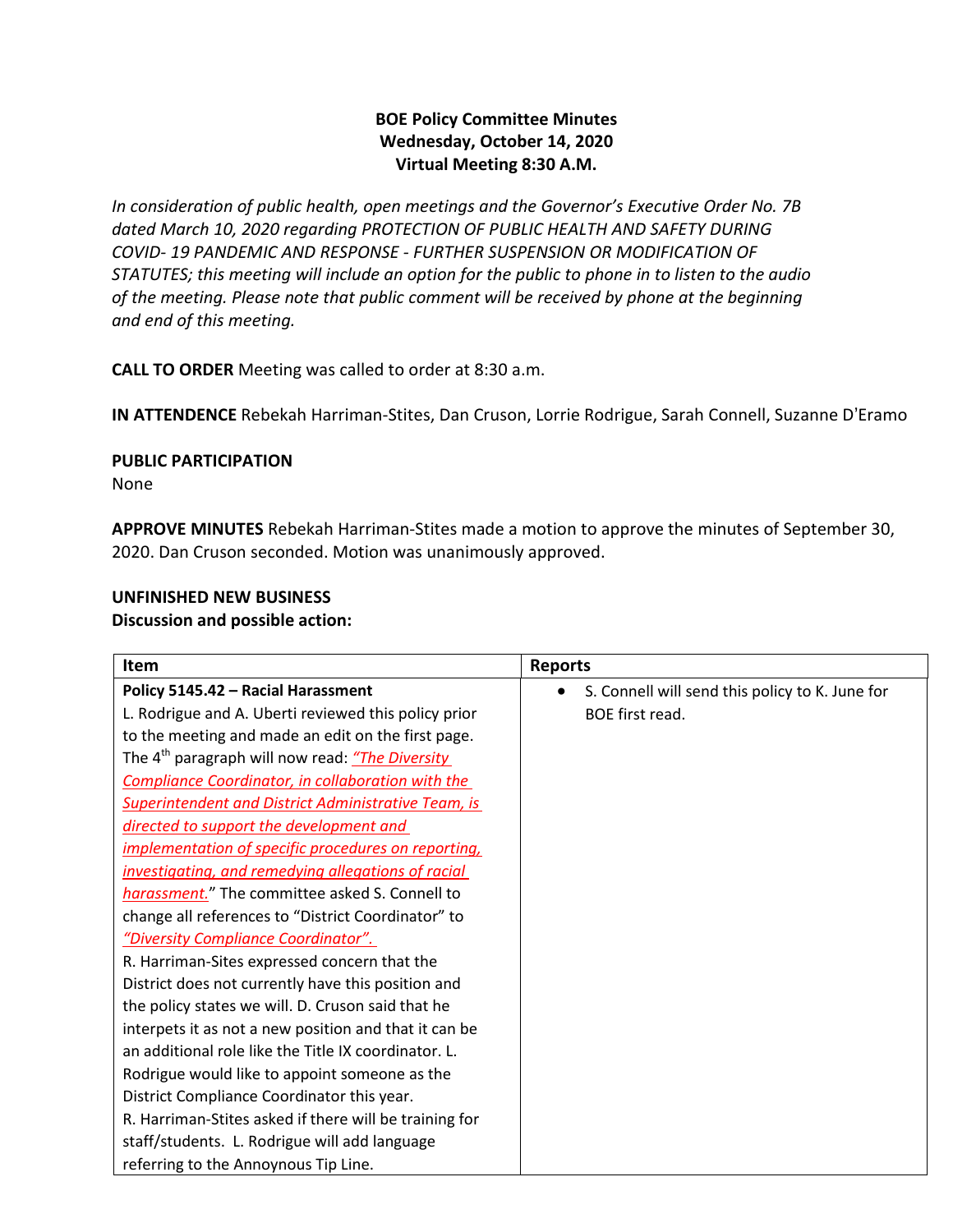| Policy 4118.237/4218.237/5141.8 - Face                  | L. Rodrigue and D. Culbert to review the<br>$\bullet$ |
|---------------------------------------------------------|-------------------------------------------------------|
| <b>Masks/Coverings</b>                                  | regulation for this policy                            |
| L. Rodrigue reviewed this policy with D. Culbert. D.    | S. Connell will invite D. Culbert to the next         |
| Culbert agreed that Shipman and Goodwin's policy        | virtual policy meeting.                               |
| best reflected Newtown's current practice. The          |                                                       |
| committee asked about the language in the               |                                                       |
| regulation that states: "School district personnel      |                                                       |
| supervising students shall only permit a face-          |                                                       |
| covering break when individuals who are indoors         |                                                       |
| are a minimum of 12 feet apart." L. Rodrigue            |                                                       |
| agreed that "a minimum of 12 feet apart" is not         |                                                       |
| Newtown's current practice and will meet with D.        |                                                       |
| Culbert again to review.                                |                                                       |
| Policy 4112.5 - Security/Credit Check                   | S. Connell will send this policy to the 4000          |
| S. D'Eramo presented her edits to the committee         | series queue.                                         |
| and the committee agreed that this policy is ready      |                                                       |
| to go into the 4000 series queue                        |                                                       |
| Policy 4112.51 - Reference Checks                       | No further action is required.<br>$\bullet$           |
| S. D'Eramo spoke with Shipman and Goodwin               |                                                       |
| about this policy and it was decided to combine         |                                                       |
| with Policy 4112.5 - Security/Credit Check.             |                                                       |
| Policy 4112.6 - Personnel Records                       | S. Connell will invite S. D'Eramo to an<br>$\bullet$  |
| S. D'Eramo will review this policy with Shipman and     | upcoming virtual meeting.                             |
| Goodwin.                                                |                                                       |
| Policy 4112.61 - Use and Disclosure of Employee         | No further action is required.<br>$\bullet$           |
| <b>Medical Information</b>                              |                                                       |
| S. D'Eramo spoke with Shipman and Goodwin               |                                                       |
| about this policy and it was recommended that we        |                                                       |
| do not move forward with this policy. The               |                                                       |
| committee agreed.                                       |                                                       |
| Policy 4112.8 – Nepotism, Husband/Wife                  | S. Connell will invite S. D'Eramo to an               |
| <b>Employment</b>                                       | upcoming virtual meeting.                             |
| The committee reviewed Shipman and Goodwin's            | L. Rodrigue will bring her findings to the next       |
| policy and asked L. Rodrigue to reach out to other      | policy meeting.                                       |
| Superintendent's in the District for their input and    |                                                       |
| if their District currently has a policy on this topic. |                                                       |

#### **UPDATE FROM THE SUPERINTENDENT**

A motion was made by Rebekah Harriman-Stites to postpone discussion/action on Policy 4118.237/4218.237/5141.8 – Face Masks/Coverings, Policy 4112.6 – Personnel Records, Policy 4112.8 – Nepotism, Husband/Wife Employment. Dan Cruson seconded. Motion was unamiously approved.

A motion was made by Rebekah Harriman-Stites to send Policy 5145.42 – Racial Harassment for Board review. Dan Cruson seconded. Motion was unanimously approved.